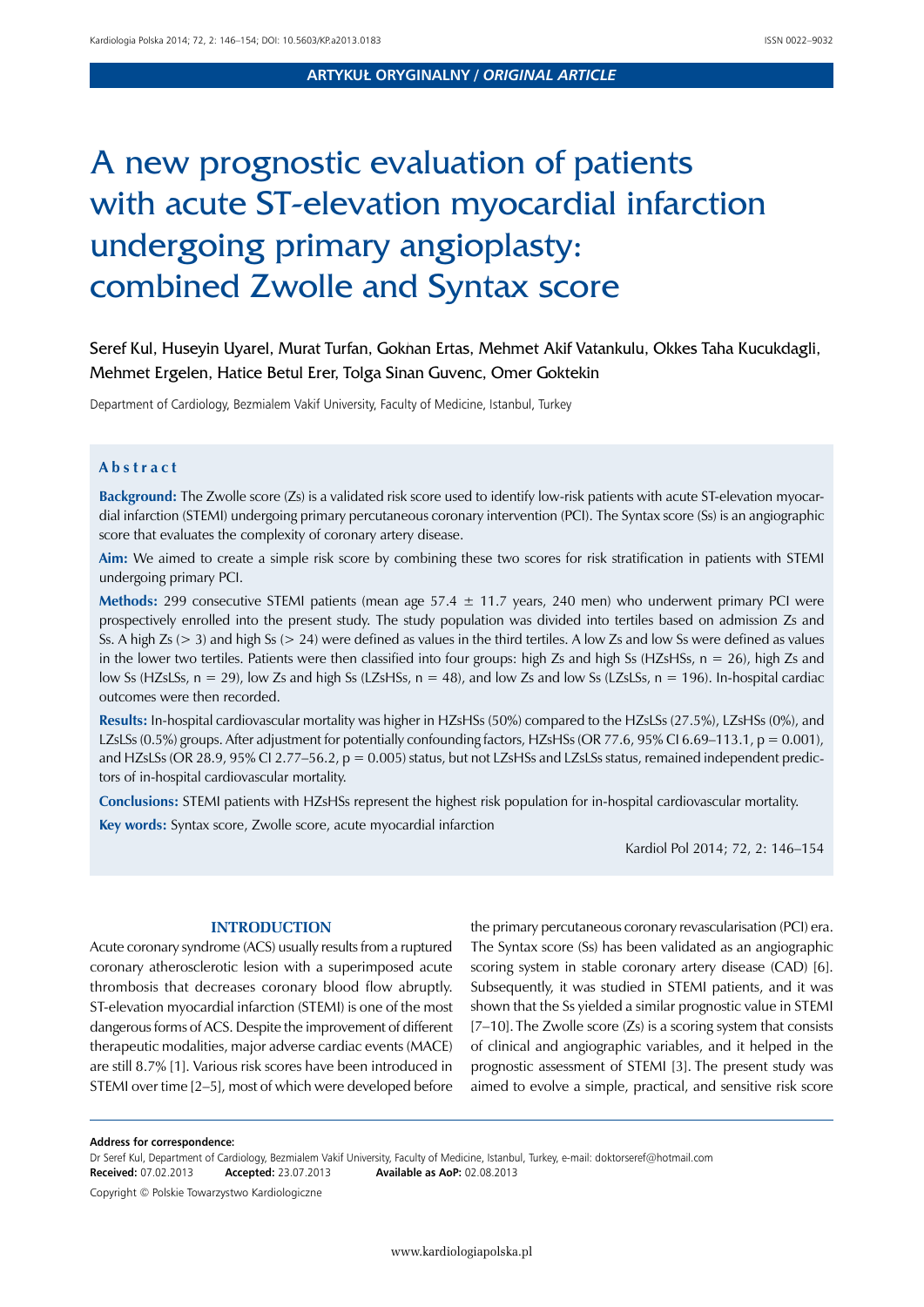by including factors of clinical and angiographic relevance in STEMI patients undergoing primary PCI.

## **METHODS** *Patient population*

## Our population was composed of a total of 299 consecutive patients with acute STEMI who were admitted to Bezmialem Vakif University Faculty of Medicine (Istanbul) and underwent urgent cardiac catheterisation. Patients were included in the study if they met the following criteria: (1) they presented within 12 h (18 h for cardiogenic shock) from the onset of symptoms (typical chest pain lasting for  $> 30$  min); (2) there was ST-segment elevation of at least 1 mm in at least two contiguous electrocardiography (ECG) leads or new onset of complete left bundle-branch block; and (3) they had primary PCI (angioplasty and/or stent deployment). The patients in whom decisions for coronary artery bypass graft surgery (CABG) and medical treatment were made were excluded from the study. The study protocol was approved by the hospital's ethics committee.

## *Analysis of patient data*

Baseline clinical characteristics and blood biochemistry parameters that were studied at hospital admission were recorded. Blood biochemistry and complete blood count measurements were carried out using standard methods. The glomerular filtration rate was estimated by the simplified modification of diet in renal disease equation [11]. Thrombolysis In Myocardial Infarction (TIMI) risk score was calculated from medical history, angiographic and haemodynamic values. A transthoracic echocardiography was performed using a Philips HD11 XE (Philips Medical Systems, Andover, MA, USA) with a 2.5-MHz phased-array transducer. Recordings were taken with patients positioned in the left lateral decubitus position. The left ventricular ejection fraction (LVEF) was measured using modified Simpson's rule [12].

## *Coronary angiography, primary angioplasty and stenting*

All patients received 300-mg chewable aspirin and 600-mg loading dose of clopidogrel before coronary angiography. Emergency coronary angiography was performed by the percutaneous femoral approach. In all cases, a nonionic low-osmolality contrast media was used. The infarct-related artery was graded according to TIMI classification [13].The grade of coronary collateral development was determined according to the Cohen-Rentrop method [14]. Heparin (100 U/kg) was administered when coronary anatomy was first assessed. The usage of tirofiban was left to the opinion of the operator.

## *Syntax and Zwolle score*

Syntax score was calculated for all coronary lesions with a diameter stenosis greater than 50% in vessels larger than 1.5 mm [6]. Angiographic variables relevant to Ss calculation were computed by two interventional cardiologists who did not know the patients' characteristics and clinical outcome, in the diagnostic angiogram phase. When disagreement existed, a third investigator was asked to interpret and a final decision was made by consensus. All lesions were scored before any intervention (prewiring). Total occlusion in infarct-related artery was scored as < 3-months' duration. In-stent restenosis was scored as de-novo lesions. All other parameters of Ss were applied as usual. Zwolle score was calculated from the risk factors such as Killip class (Killip 1, zero point; Killip 2, four points; Killip 3–4, nine points), post-TIMI flow grade (3, zero point; 2, one point; 1, two points), age  $(\geq 60)$ , two points), three-vessel disease (one point), anterior myocardial infarction (MI) (one point) and ischaemic time  $>$  4 h (one point) [3].

#### *Definitions*

Contrast-induced nephropathy (CIN) was defined as a relative increase in baseline serum creatinine of greater than 25% and/or an absolute increase of 0.5 mg/dL within 72 h after contrast administration [15]. Advanced heart failure was defined as a New York Heart Association classification of at least 3. Cardiovascular mortality was defined as unexplained sudden death or death as a result of acute MI, heart failure or arrhythmia. Reinfarction was defined as an acute MI that occurs during the in-hospital period of an incident- or recurrent MI that was confirmed by elevation of serum troponine enzyme levels with the other evidence of myocardial necrosis (European Society of Cardiology definition). Target-vessel revascularisation was defined as either percutaneous or surgical revascularisation of the target vessel after the initial intervention. Hypertension was defined as resting systolic or diastolic blood pressure of at least 140/90 mm Hg or physician-diagnosed hypertension. Diabetes mellitus (DM) was defined as a previous diagnosis, use of diet or antidiabetic medicines, or a fasting venous blood glucose levels 126 mg/dL on two occasions. Hypercholesterolaemia was defined as total cholesterol of at least 200 mg/dL. Anemia was defined as a baseline haemoglobin < 13 mg/dL in men and < 12 mg/dL in women.

#### *Follow-up*

Cardiovascular mortality, MACE, reinfarction, repeat target vessel revascularisation (percutaneous or surgical), ventricular tachycardia/fibrillation (VT/VF), stroke, cardiopulmonary resuscitation, advanced heart failure, atrioventricular block needing transient pace intervention, intraaortic balloon pump, new atrial fibrillation, renal failure requiring dialysis, inotrope usage, ventilator usage and mechanical complications of MI were recorded during the in-hospital stay.

## *Statistical analysis*

The study group was divided into tertiles based on admission Zs and Ss. A high  $Zs$  ( $> 3$ ) and high Ss ( $> 24$ ) were defined as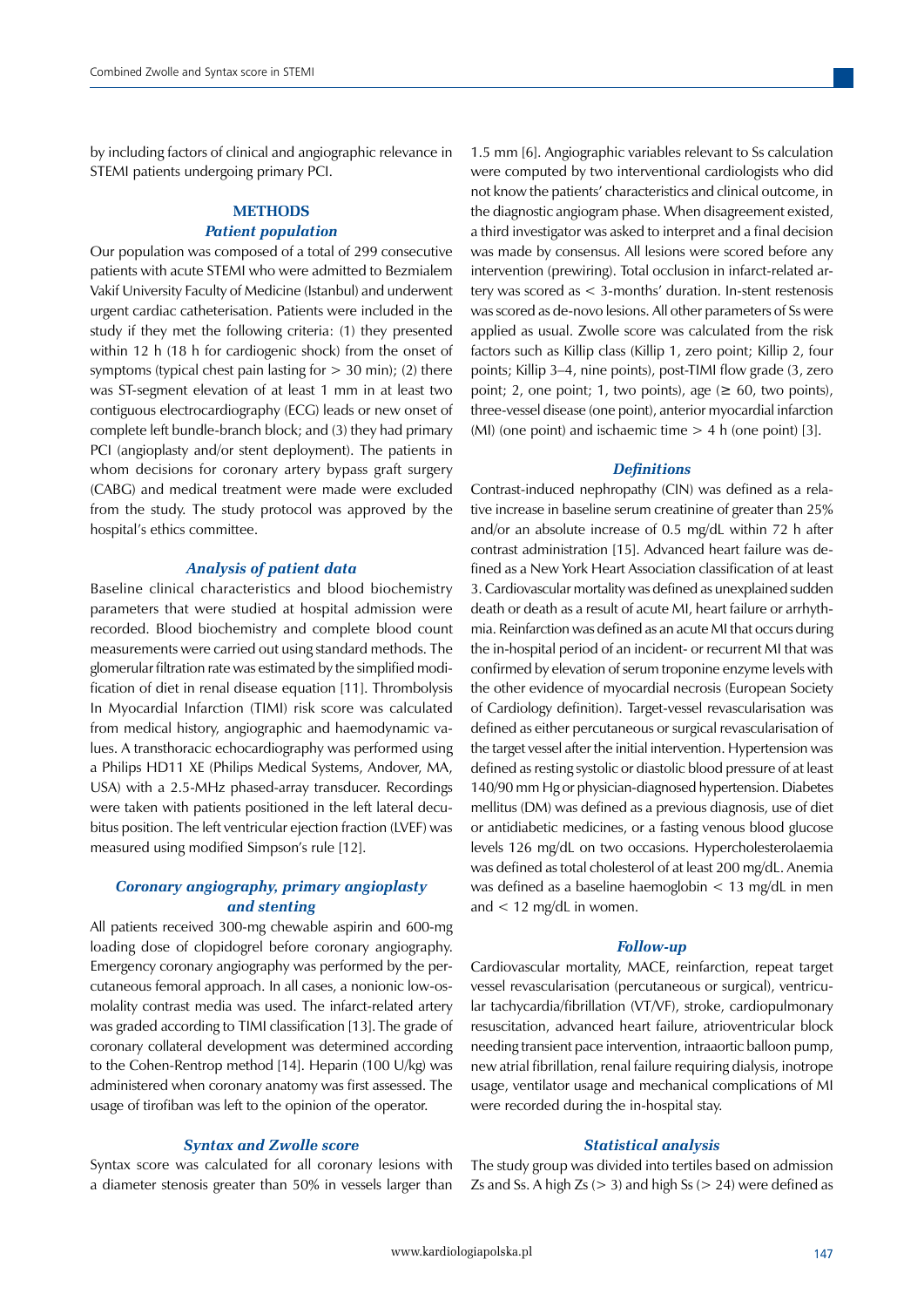| <b>Variables</b>               | <b>LZsLSs</b> | <b>LZsHSs</b> | <b>HZsLSs</b> | <b>HZsHSs</b> | P       |
|--------------------------------|---------------|---------------|---------------|---------------|---------|
|                                | $(n = 196)$   | $(n = 48)$    | $(n = 29)$    | $(n = 26)$    |         |
| Age [years]                    | 55.5 (10.3)   | 56.7(13)      | 63.9 (14.8)   | 65.5 (13.4)   | < 0.001 |
| Men                            | 156 (79.5)    | 43 (89.5)     | 23 (79.3)     | 18 (69.2)     | 0.2     |
| Diabetes mellitus              | 40 (20.4)     | 9(18.7)       | 4(13.7)       | 15(57.6)      | < 0.001 |
| Hypertension                   | 81(41.3)      | 22(45.8)      | 15(51.7)      | 11(42.3)      | 0.73    |
| Family history                 | 42 (21.4)     | 12(25)        | 4(13.7)       | 2(7.6)        | 0.25    |
| Hyperlipidaemia                | 21(10.7)      | 6(12.5)       | 2(6.8)        | 4(15.3)       | 0.77    |
| Current smoking                | 139 (70.9)    | 30(62.5)      | 15(51.7)      | 11(42.3)      | 0.01    |
| MI history                     | 2(1)          | 4(8.3)        | 0(0)          | 0(0)          | 0.009   |
| PCI history                    | 14(7.1)       | 7(14.5)       | 2(6.8)        | 0(0)          | 0.14    |
| <b>Anterior MI</b>             | 69 (35.2)     | 32(66.6)      | 13 (44.8)     | 21(80.7)      | < 0.001 |
| RV MI                          | 13(6.6)       | 1(2)          | 8(27.5)       | 3(11.5)       | < 0.001 |
| Killip $> 1$                   | 1(0.5)        | 2(4.1)        | 8(27.5)       | 10(38.4)      | < 0.001 |
| Zwolle score                   | 1.15(1.01)    | 1.76 (1.06)   | 8.1(3.77)     | 10.3(4.3)     | < 0.001 |
| Syntax score                   | 13.7(5.7)     | 28.2(4.3)     | 17.5(4.3)     | 35.4(7.6)     | < 0.001 |
| Pain-to-balloon time [min]     | 259.8(189.2)  | 240.9 (192.3) | 316.1 (156.1) | 304.2 (201.6) | 0.25    |
| TIMI score                     | 1.9(1.6)      | 2.1(1.7)      | 5.9(2.6)      | 7.6(2.8)      | < 0.001 |
| QRS duration at admission [ms] | 85.7 (12.8)   | 94.3 (16.8)   | 98.5 (24.7)   | 113.7(33.1)   | < 0.001 |

## Table 1. Baseline characteristics of study patients

Mean values (SD) and % (n) are reported for continuous and categorical variables, respectively. LZsLSs — low Zwolle low Syntax; LZsHSs — low Zwolle high Syntax; HZsLSs — high Zwolle low Syntax; HZsHSs — high Zwolle high Syntax; MI — myocardial infarction; PCI — percutaneous coronary intervention; RV — right ventricular; TIMI — Thrombolysis In Myocardial Infarction

a value in the third tertile and low  $Z_s \leq 3$ ) and low Ss ( $\leq 24$ ) were defined as a value in the lower two tertiles. In addition, the study group was divided into subgroups according to Zs and Ss: high Zs and high Ss (HZsHSs,  $n = 26$ ), high Zs and low Ss (HZsLZs,  $n = 29$ ), low Zs and high Ss (LZsHSs,  $n = 48$ ), low Zs and low Ss (LZsLSs,  $n = 196$ ). Qualitative variables were expressed as percentages (%), and quantitative variables were expressed as mean value  $\pm$  standard deviation (SD). Comparison of parametric values between the two groups was performed by means of a two-tailed Student's t test. Categorical variables were compared by the likelihood-ratio  $\chi^2$  or Fisher's exact test. Backward stepwise multivariate logistic regression analysis, which included variables with p value less than 0.1, was performed to identify independent predictors of in-hospital cardiovascular mortality. The receiver operating characteristics (ROC) curve was used to identify the best threshold value for both continuous variables that were independent predictors of in-hospital cardiovascular mortality. A p value of less than 0.05 was considered statistically significant. All statistical studies were carried out with the program SPSS (version 15.0, SPSS, Chicago, IL, USA).

## **RESULTS**

The baseline characteristics of patients are set out in Table 1. Among the 299 study patients (mean age  $57.4 \pm 11.7$  years, range 31–92; 240 men and 59 women), Zs ranged from 0 to 15 (mean  $2.7 \pm 3.6$ ) and Ss ranged from 2 to 49 (mean 18.3  $\pm$  9.3). Patients in the HZsHSs group were more likely to be older and had more commonly DM, anterior MI, Killip class > 1, high TIMI score and high QRS duration. Right ventricular (RV) MI were higher in the HZsLSs group. Smoking was higher in the LZsLSs group. MI history was higher in the LZsHSs group.

Laboratory findings of patients are depicted in Table 2. Admission glucose and high density lipoprotein cholesterol (HDL-C) were higher in the HZsHSs group. Admission creatinine was higher in the HZsLSs group.

Angiographic and procedural characteristics are given in Table 3. Patients in the HZsHSs group more commonly had left main and left anterior descending artery culprit lesions, three-vessels disease, higher post TIMI 0/1 grade, lower LVEF and higher usage of tirofban.

Table 4 presents the in-hospital adverse outcomes after primary PCI. The in-hospital cardiovascular mortality, MACE, renal failure requiring dialysis, VT/VF, cardiopulmonary resuscitation, advanced heart failure, inotrope usage, intraaortic balloon pump usage, mechanical complication, complete atrioventricular block requiring transient pacemaker and ventilator usage were higher in patients in the HZsHSs group than the other groups (Fig. 1). CIN and new atrial fibrillation development were higher in the HZsLSs group. Time of hospital stay was not different in the general group.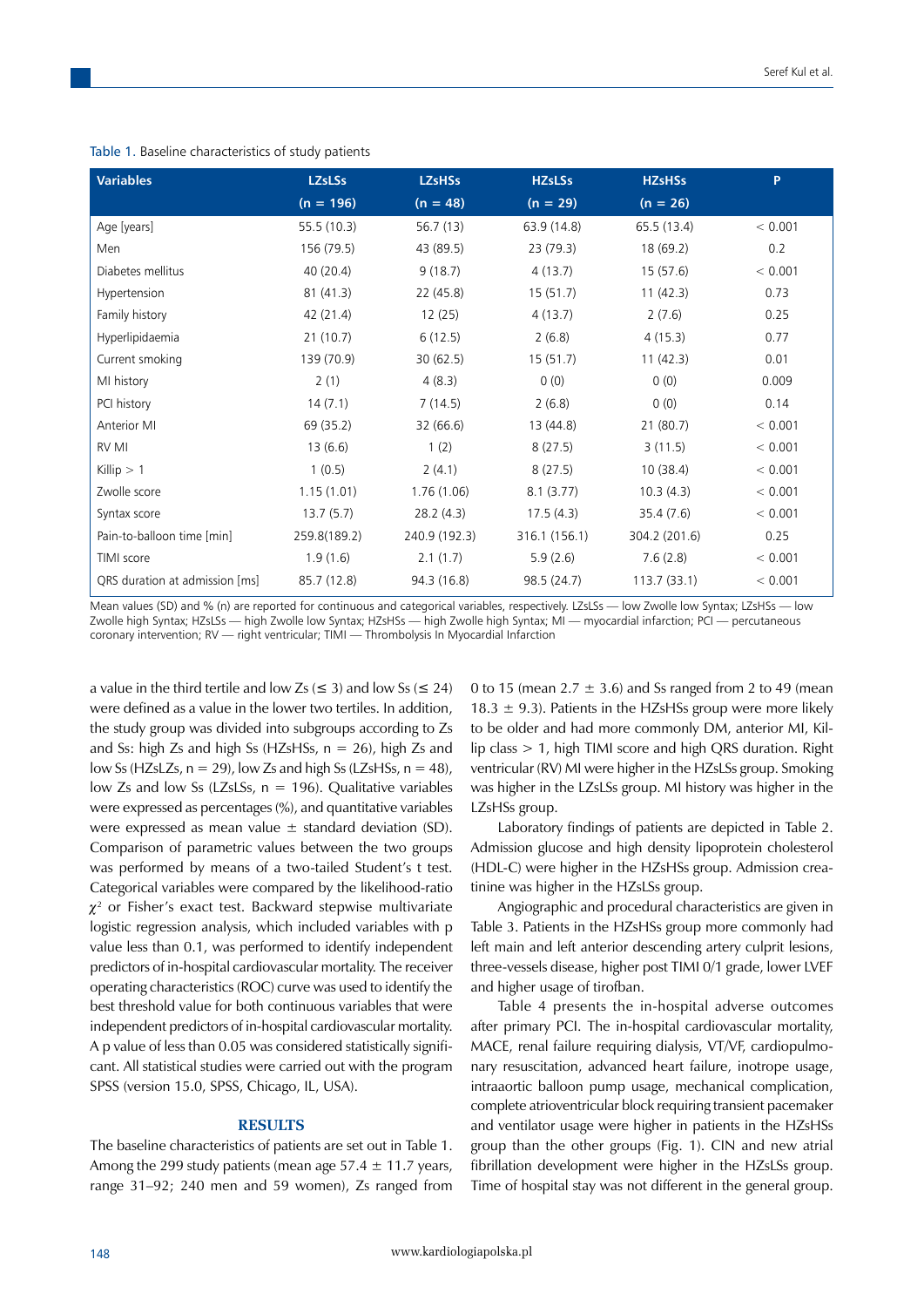| <b>Variables</b>                     | <b>LZsLSs</b> | <b>LZsHSs</b> | <b>HZsLSs</b> | <b>HZsHSs</b> | P       |
|--------------------------------------|---------------|---------------|---------------|---------------|---------|
|                                      | $(n = 196)$   | $(n = 48)$    | $(n = 29)$    | $(n = 26)$    |         |
| Admission creatinine                 | 0.92(0.22)    | 0.99(0.34)    | 1.47(1.35)    | 1.15(0.9)     | < 0.001 |
| Peak CK-MB [U/L]                     | 144.8(114.9)  | 229.5 (188.3) | 186.1 (169.7) | 164.4 (156.7) | 0.16    |
| TC [mg/dL]                           | 199.6 (36.8)  | 188.2 (32.6)  | 175.3 (18.8)  | 220.8 (38.1)  | 0.08    |
| LDL-C [mg/dL]                        | 138.4 (35.6)  | 132.1 (38)    | 119.9(38.1)   | 130.2 (30.8)  | 0.29    |
| HDL-C [mg/dL]                        | 38.4 (10.6)   | 37.4 (11.2)   | 39.7 (11.9)   | 58.6(8.1)     | 0.04    |
| TG [mg/dL]                           | 118.3 (88.1)  | 92.2(58.1)    | 82.5 (39.7)   | 109.8 (62.2)  | 0.42    |
| Admission glucose [mg/dL]            | 159.1 (163.7) | 142.9 (41.6)  | 195.9 (100.4) | 251.2 (108.5) | < 0.001 |
| WBC $(\times 10^9$ /L)               | 11.7(3.3)     | 12.5(2.9)     | 11.7(4.4)     | 13.2(5.9)     | 0.27    |
| GFR ( $mL/min/1.73$ m <sup>2</sup> ) | 113.5(61.3)   | 106.1(43.2)   | 73.1 (36.3)   | 80.9(41.6)    | 0.23    |
| Admission anemia                     | 50(25.5)      | 9(18.7)       | 11(37.9)      | 9(34.6)       | 0.19    |

## Table 2. Laboratory findings of patients

Mean values (SD) and % (n) are reported for continuous and categorical variables, respectively. LZsLSs — low Zwolle low Syntax; LZsHSs — low Zwolle high Syntax; HZsLSs — high Zwolle low Syntax; HZsHSs — high Zwolle high Syntax; CK-MB — creatine kinase-MB; TC — total cholesterol; LDL-C — low density lipoprotein cholesterol; HDL-C — high density lipoprotein cholesterol; TG — trygliceride; WBC — white blood cell; GFR glomerular filtration rate

|  |  |  |  |  | Table 3. Angiographic and procedural characteristics of patients |  |
|--|--|--|--|--|------------------------------------------------------------------|--|
|--|--|--|--|--|------------------------------------------------------------------|--|

| $(n = 196)$<br>$(n = 48)$<br>$(n = 29)$<br>$(n = 26)$<br>Culprit lesion:<br>< 0.001<br>1(0.5)<br>0(0)<br>0(0)<br><b>LMCA</b><br>4(15.3)<br>LAD<br>68 (34.6)<br>32 (66.6)<br>13 (44.8)<br>17(65.3)<br>28 (14.2)<br>6(12.5)<br>6(20.6)<br>1(3.8)<br>Cx<br><b>RCA</b><br>96 (48.9)<br>10(20.8)<br>8(27.5)<br>4(15.3)<br>Diagonal/intermediate<br>3(1.5)<br>0(0)<br>2(6.8)<br>0(0)<br>No. of diseased vessels:<br>< 0.001<br>116(59.1)<br>11(22.9)<br>15(51.7)<br>3(11.5)<br>$\mathbf{1}$ | <b>Variables</b> | <b>LZsLSs</b> | <b>LZsHSs</b> | <b>HZsLSs</b> | <b>HZsHSs</b> | P |
|---------------------------------------------------------------------------------------------------------------------------------------------------------------------------------------------------------------------------------------------------------------------------------------------------------------------------------------------------------------------------------------------------------------------------------------------------------------------------------------|------------------|---------------|---------------|---------------|---------------|---|
|                                                                                                                                                                                                                                                                                                                                                                                                                                                                                       |                  |               |               |               |               |   |
|                                                                                                                                                                                                                                                                                                                                                                                                                                                                                       |                  |               |               |               |               |   |
|                                                                                                                                                                                                                                                                                                                                                                                                                                                                                       |                  |               |               |               |               |   |
|                                                                                                                                                                                                                                                                                                                                                                                                                                                                                       |                  |               |               |               |               |   |
|                                                                                                                                                                                                                                                                                                                                                                                                                                                                                       |                  |               |               |               |               |   |
|                                                                                                                                                                                                                                                                                                                                                                                                                                                                                       |                  |               |               |               |               |   |
|                                                                                                                                                                                                                                                                                                                                                                                                                                                                                       |                  |               |               |               |               |   |
|                                                                                                                                                                                                                                                                                                                                                                                                                                                                                       |                  |               |               |               |               |   |
|                                                                                                                                                                                                                                                                                                                                                                                                                                                                                       |                  |               |               |               |               |   |
|                                                                                                                                                                                                                                                                                                                                                                                                                                                                                       | $\overline{2}$   | 63 (32.1)     | 20(41.6)      | 9(31)         | 6(23)         |   |
| 3<br>17(8.6)<br>5(17.2)<br>17(65.3)<br>17 (35.4)                                                                                                                                                                                                                                                                                                                                                                                                                                      |                  |               |               |               |               |   |
| 0.2<br>Pre TIMI grade:                                                                                                                                                                                                                                                                                                                                                                                                                                                                |                  |               |               |               |               |   |
| 0/1<br>151 (77)<br>45(93.7)<br>26 (89.6)<br>24 (92.3)                                                                                                                                                                                                                                                                                                                                                                                                                                 |                  |               |               |               |               |   |
| $\overline{2}$<br>36 (18.3)<br>3(6.2)<br>2(6.8)<br>2(7.6)                                                                                                                                                                                                                                                                                                                                                                                                                             |                  |               |               |               |               |   |
| 3<br>9(4.5)<br>0(0)<br>1(3.4)<br>0(0)                                                                                                                                                                                                                                                                                                                                                                                                                                                 |                  |               |               |               |               |   |
| < 0.001<br>Post TIMI grade:                                                                                                                                                                                                                                                                                                                                                                                                                                                           |                  |               |               |               |               |   |
| 0/1<br>4(2)<br>1(2)<br>4(13.7)<br>9(34.6)                                                                                                                                                                                                                                                                                                                                                                                                                                             |                  |               |               |               |               |   |
| $\overline{2}$<br>39 (19.8)<br>13(27)<br>8(27.5)<br>7(26.9)                                                                                                                                                                                                                                                                                                                                                                                                                           |                  |               |               |               |               |   |
| 3<br>153 (78)<br>34 (70)<br>17(58.6)<br>10(38.4)                                                                                                                                                                                                                                                                                                                                                                                                                                      |                  |               |               |               |               |   |
| Stent [%]<br>186 (94.8)<br>46 (95.8)<br>26 (89.6)<br>22 (84.6)<br>0.08                                                                                                                                                                                                                                                                                                                                                                                                                |                  |               |               |               |               |   |
| Stent length [mm]<br>22.6(6.8)<br>23.6(4.6)<br>0.29<br>21.1(15.6)<br>32.7(7.9)                                                                                                                                                                                                                                                                                                                                                                                                        |                  |               |               |               |               |   |
| Stent diameter [mm]<br>3.1(0.46)<br>3.3(0.55)<br>2.98(0.45)<br>3.12(0.58)<br>0.06                                                                                                                                                                                                                                                                                                                                                                                                     |                  |               |               |               |               |   |
| <b>DES</b><br>135 (68.8)<br>29 (60.4)<br>19(65.5)<br>18 (69.2)<br>0.73                                                                                                                                                                                                                                                                                                                                                                                                                |                  |               |               |               |               |   |
| LVEF [%]<br>48.3 (8.9)<br>40.9 (9.8)<br>42.9(8.6)<br>37.1 (10.2)<br>< 0.001                                                                                                                                                                                                                                                                                                                                                                                                           |                  |               |               |               |               |   |
| Tirofiban<br>10(5.1)<br>4(8.3)<br>2(6.8)<br>6(23)<br>0.01                                                                                                                                                                                                                                                                                                                                                                                                                             |                  |               |               |               |               |   |
| Rentrop $> 1$<br>7(3.5)<br>2(4.1)<br>0(0)<br>0(0)<br>0.77                                                                                                                                                                                                                                                                                                                                                                                                                             |                  |               |               |               |               |   |

Mean values (SD) and % (n) are reported for continuous and categorical variables, respectively. LZsLSs — low Zwolle low Syntax; LZsHSs — low Zwolle high Syntax; HZsLSs — high Zwolle low Syntax; HZsHSs — high Zwolle high Syntax; LMCA — left main coronary artery; LAD — left anterior descending; Cx — circumflex; RCA — right coronary artery; TIMI — Thrombolysis In Myocardial Infarction; DES — drug eluting stent; LVEF — left ventricular ejection fraction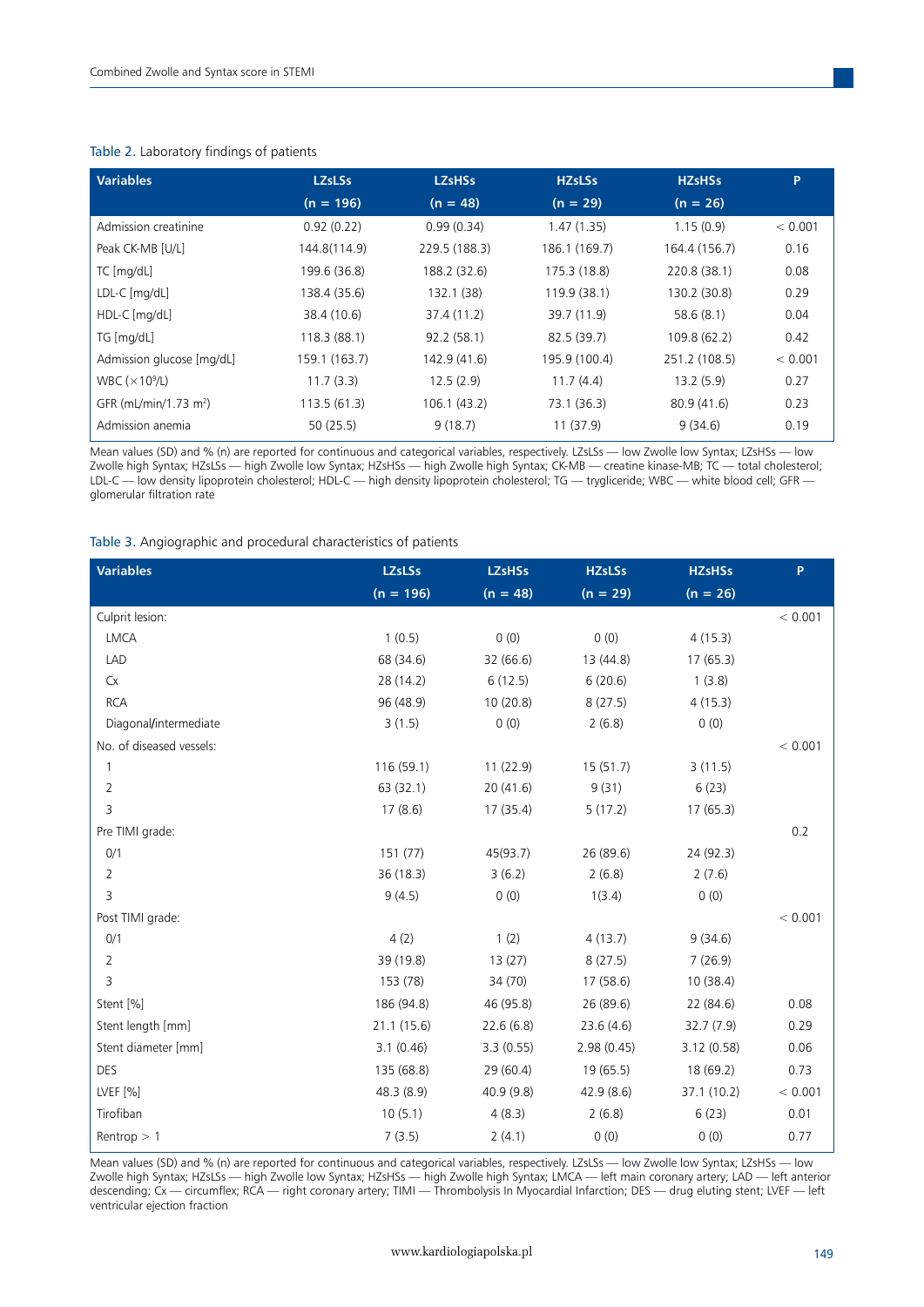### Table 4. In-hospital cardiac events and complications

| <b>Variables</b>                                      | <b>LZsLSs</b> | <b>LZsHSs</b> | <b>HZsLSs</b> | <b>HZsHSs</b> | P       |
|-------------------------------------------------------|---------------|---------------|---------------|---------------|---------|
|                                                       | $(n = 196)$   | $(n = 48)$    | $(n = 29)$    | $(n = 26)$    |         |
| In-hospital cardiovascular mortality                  | 1(0.5)        | 0(0)          | 8(27.5)       | 13(50)        | < 0.001 |
| Reinfarction                                          | 0(0)          | 1(2)          | 0(0)          | 0(0)          | 0.16    |
| Target-vessel revascularisation                       | 0(0)          | 1(2)          | 0(0)          | 0(0)          | 0.16    |
| Major adverse cardiac events                          | 1(0.5)        | 1(2)          | 8(27.5)       | 13(50)        | < 0.001 |
| Contrast-induced nephropathy                          | 6(3)          | 2(4.1)        | 7(24.1)       | 6(23)         | < 0.001 |
| Stroke                                                | 1(0.5)        | 0(0)          | 0(0)          | 0(0)          | 0.91    |
| Cardiopulmonary resuscitation                         | 3(1.5)        | 0(0)          | 9(31)         | 14 (53.8)     | < 0.001 |
| VT/VF                                                 | 7(3.5)        | 0(0)          | 9(31)         | 13(50)        | < 0.001 |
| Advanced heart failure                                | 4(2)          | 5(10.4)       | 7(24.1)       | 11(42.3)      | < 0.001 |
| Inotrope usage                                        | 1(0.5)        | 1(2)          | 9(31)         | 12(46.1)      | < 0.001 |
| Intraaortic balloon pump                              | 0(0)          | 1(2)          | 3(10.3)       | 9(34.6)       | < 0.001 |
| Renal failure requiring dialysis                      | 0(0)          | 0(0)          | 1(3.4)        | 4(15.3)       | < 0.001 |
| New atrial fibrillation                               | 6(3)          | 3(6.2)        | 4(13.7)       | 3(11.5)       | 0.04    |
| Mechanical complication                               | 0(0)          | 0(0)          | 1(3.4)        | 1(3.8)        | 0.03    |
| Complete atrioventricular block requiring             | 10(5.1)       | 0(0)          | 4(13.7)       | 8(30.7)       | < 0.001 |
| transient pacemaker                                   |               |               |               |               |         |
| <b>Blood transfusion</b>                              | 6(3)          | 0(0)          | 1(3.4)        | 1(3.8)        | 0.65    |
| Ventilator usage                                      | 1(0.5)        | 0(0)          | 7(24.1)       | 10(38.4)      | < 0.001 |
| Time of hospital stay [days]                          | 3.7(1.3)      | 3.8(1.1)      | 3.9(2.4)      | 3.9(2.3)      | 0.92    |
| Time of hospital stay (dead patients excluded) [days] | 3.7(1.3)      | 3.8(1.1)      | 4.3(1.3)      | 5.1(1.6)      | < 0.001 |

Mean values (SD) and % (n) are reported for continuous and categorical variables, respectively. LZsLSs — low Zwolle low Syntax; LZsHSs — low Zwolle high Syntax; HZsLSs — high Zwolle low Syntax; HZsHSs — high Zwolle high Syntax; VT/VF — ventricular tachycardia/fibrillation



Figure 1. In-hospital cardiovascular mortality and major adverse cardiac events in high Zwolle score (Zs) high Syntax score (Ss) (HZsHSs), high Zs low Ss (HZsLSs), low Zs high Ss (LZsHSs) and low Zs low Ss (LZsLSs) groups; Ad. — admission; ROC — receiver operating characteristics

However, it was significantly higher in the HZsHSs group  $(5.1 \pm 1.6$  days,  $p < 0.001$ ) when the 22 patients who died in hospital were excluded.

Table 5 shows univariate and multivariate predictors of in-hospital cardiovascular mortality. Multivariate logistic regression analysis was performed by including DM, smoking, female gender, family history, admission QRS duration, admission glucose, RV MI, tirofiban usage, admission creatinine, CIN, HZsLSs and HZsHSs. A significant association was noted between HZsHSs and the adjusted risk of in-hospital cardiovascular mortality (odds ratio [OR] 77.6, 95% confidence interval [CI] 6.69-113.1,  $p = 0.001$ ). Other independent predictors of cardiovascular mortality were determined by logistic regression analysis (Table 5). In a ROC curve analysis, higher area under curves (AUC) with regard to cardiovascular mortality were determined for Zs (AUC 0.966, 95% CI 0.925–1.006, p < 0.001), admission glucose (AUC 0.825, 95% CI 0.706–0.943, p < 0.001) and Ss and (AUC 0.802, 95% CI 0.686–0.918, p < 0.001) (Table 6, Fig. 2).

## **DISCUSSION**

The major findings of the present single-centre study, which is the first to examine the impact of the combined Zs and Ss in patients undergoing primary PCI for STEMI, are as follows: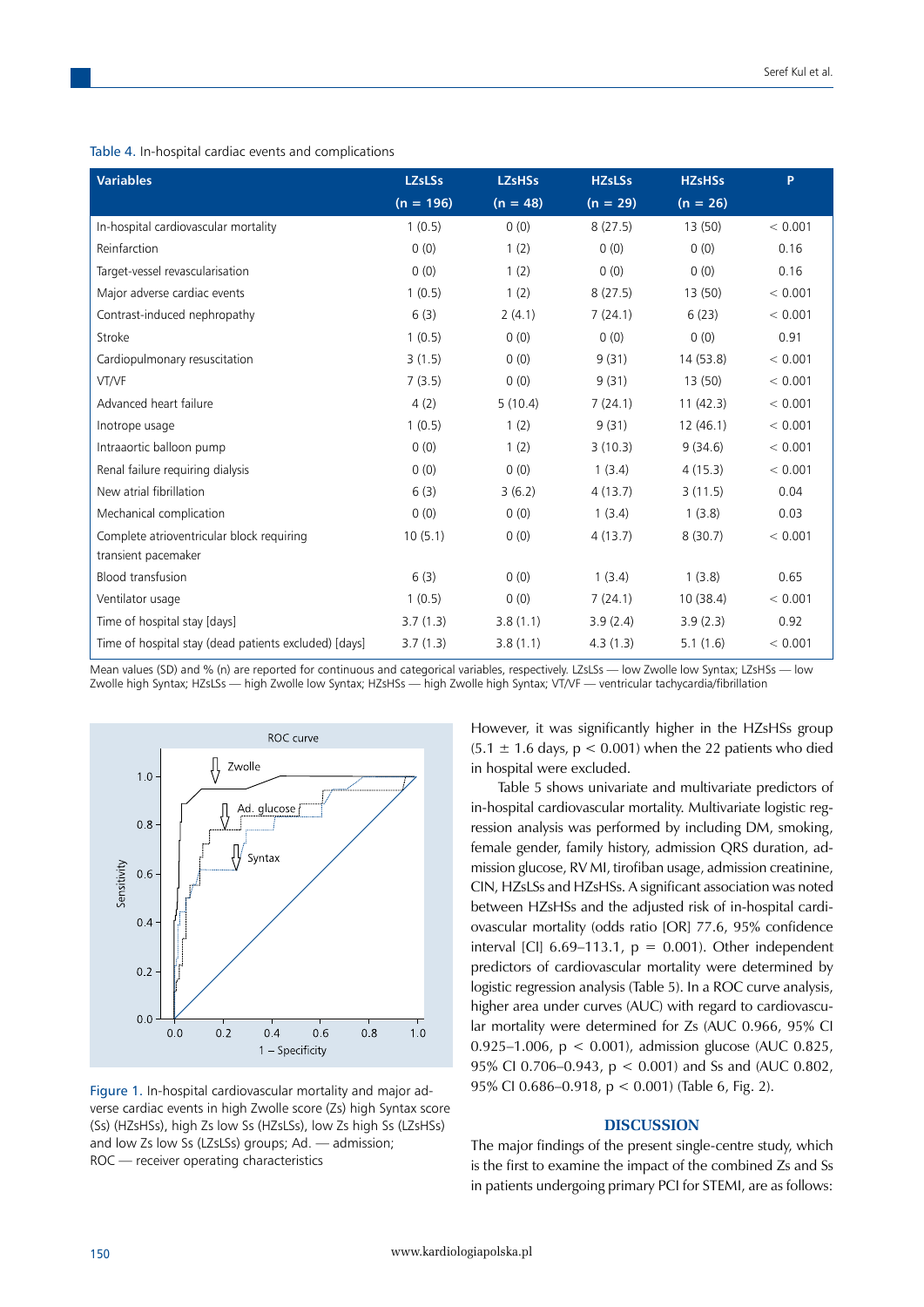| <b>Variables</b>     | <b>Unadjusted OR</b> | 95% CI          | P       | Adjusted OR* | 95% CI         | P     |
|----------------------|----------------------|-----------------|---------|--------------|----------------|-------|
| Diabetes mellitus    | 2.56                 | $1.04 - 6.27$   | 0.04    |              |                |       |
| Smoking              | 0.414                | $0.173 - 0.995$ | 0.05    |              |                |       |
| Female gender        | 2.53                 | $1.01 - 6.4$    | 0.04    |              |                |       |
| Family history       | 0.176                | $0.023 - 1.335$ | 0.09    |              |                |       |
| QRS                  | 1.05                 | $1.03 - 1.07$   | < 0.001 |              |                |       |
| Admission glucose    | 1.01                 | 1.008-1.02      | < 0.001 | 1.016        | 1.004-1.028    | 0.007 |
| RV MI                | 5.07                 | 1.78-14.5       | 0.002   |              |                |       |
| Tirofiban            | 3.3                  | 1.007-10.9      | 0.04    |              |                |       |
| Admission creatinine | 1.71                 | $0.96 - 3.04$   | 0.07    |              |                |       |
| <b>CIN</b>           | 8.667                | 3.045-24.667    | < 0.001 |              |                |       |
| <b>HZsLSs</b>        | 74.3                 | $8.9 - 156.1$   | < 0.001 | 28.9         | $2.77 - 56.2$  | 0.005 |
| <b>HZsHSs</b>        | 195                  | 23.6-276.8      | < 0.001 | 77.6         | $6.69 - 113.1$ | 0.001 |

Table 5. Effects of multiple variables on in-hospital cardiovascular mortality in univariate and multivariate logistic regression analyses

\*Adjusted for DM, smoking, female gender, family history, admission QRS duration, admission glucose, RV MI, tirofiban usage, admission creatinine, CIN, HZsLSs, HZsHSs; OR — odds ratio; CI — confidence interval; RV MI — right ventricular myocardial infarction; CIN — contrast induced nephropathy; HZsLSs — high Zwolle low Syntax; HZsHSs — high Zwolle high Syntax

Table 6. Receiver operating characteristics analyses for variables

|                   | Area under | 95% confi-      | P       |
|-------------------|------------|-----------------|---------|
|                   | curve      | dence           |         |
|                   |            | interval        |         |
| Zwolle score      | 0.966      | $0.925 - 1.006$ | < 0.001 |
| Admission glucose | 0.825      | $0.706 - 0.943$ | < 0.001 |
| Syntax score      | 0.802      | 0.686-0.918     | < 0.001 |



Figure 2. The receiver operating characteristics curve with regard to in-hospital cardiovascular mortality for Zwolle score (Zs) (AUC 0.966, 95% CI 0.925–1.006, p < 0.001), admission glucose (AUC 0.825, 95% CI 0.706–0.943, p < 0.001) and Syntax score (Ss) (AUC 0.802, 95% CI 0.686–0.918,  $p < 0.001$ ); MACE — major adverse cardiac events; rest abbreviations as in Table 1

(1) Patients with a HZsHSs have the greatest risk for in-hospital mortality and MACE. Moreover, compared to an isolated HSs, an isolated HZs indicates a poorer prognosis for the in-hospital period; (2) After adjustments for potential confounders, HZsHSs was the most powerful independent predictor of in-hospital cardiovascular mortality; and (3) The present findings confirm previous trials showing that a high Zs, either with or without a high Ss, is associated with excessive in-hospital mortality in patients with STEMI.

The Ss depends only on the characteristics of angiographic lesions. It was designed to grade the complexity of CAD in patients undergoing PCI and to aid communication between surgeons and interventional cardiologists in identifying the optimal revascularisation strategy in patients with complex lesions [6, 16]. The findings of initial studies, which were performed in patients with stable CAD, revealed that the Ss is an independent long-term predictor of mortality and MACE [17–19]. Later studies were conducted in patients with STEMI. In a study of 807 patients with acute STEMI undergoing primary PCI, Garg et al. [8] discovered that the incidence of all clinical outcomes, including mortality, MACE, and stent thrombosis, after one year was highest in patients in the top Ss tertile (> 16). Magro et al. [9] argued that STEMI patients with a high Ss were at high risk for long-term mortality and MACE, and that these patients may need more intensive therapy because the Ss provides additional risk stratification of standard risk scores. In addition, they found an independent association between a high  $S_s$  ( $> 21$ ) and no reflow after primary PCI [10]. Palmerini et al. [20] reported that in patients with a non-STEMI undergoing PCI, the Ss was an independent predictor of the one-year rate of death, cardiac death, MI, and tricuspid valve replacement. In a recent study by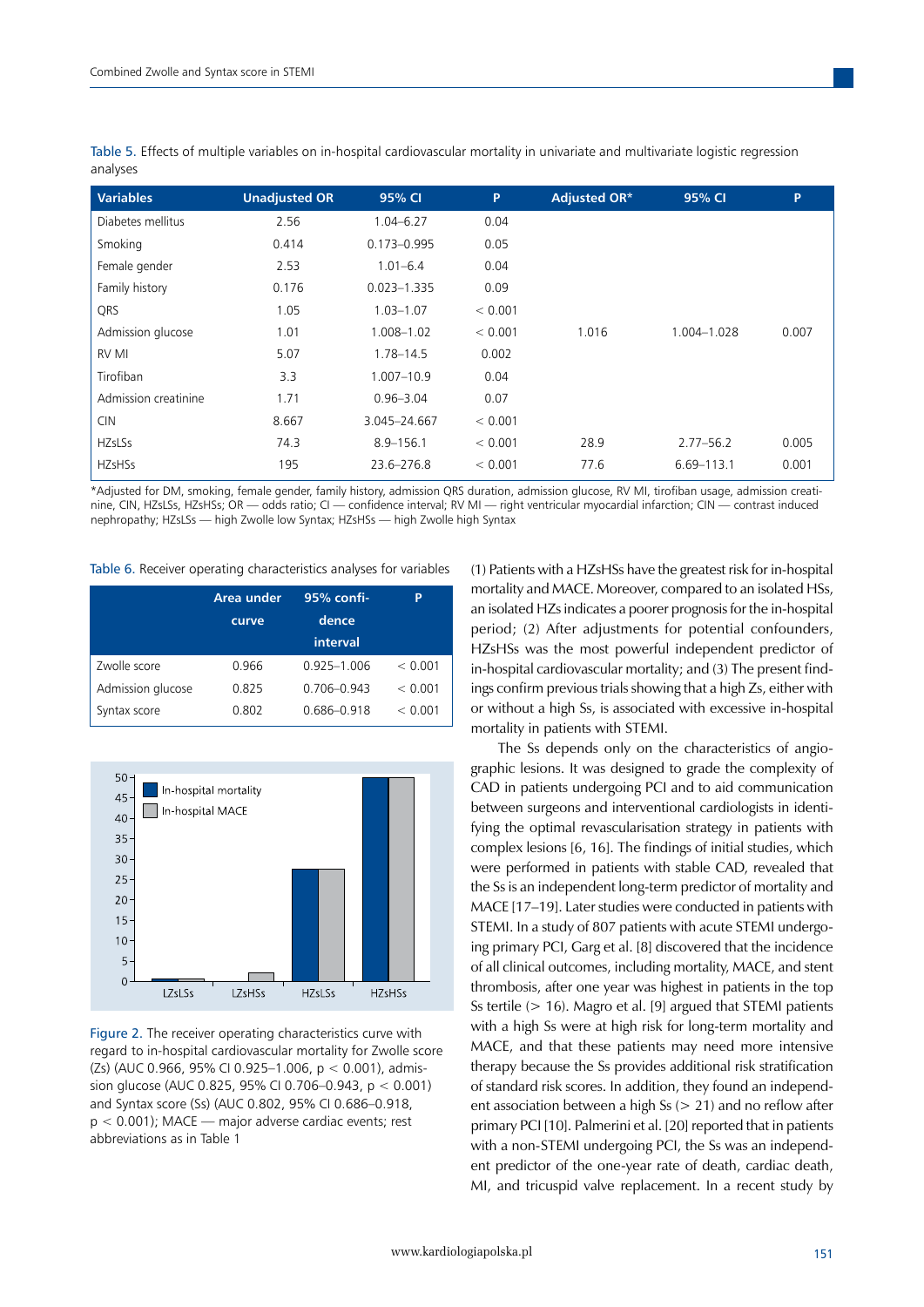our team [7], patients with a high Ss (> 21.75) undergoing primary angioplasty for STEMI had poorer in-hospital survival, and a high Ss was an independent risk factor for in-hospital cardiovascular mortality.

The Ss cannot be used to determine the effect of clinical factors such as age, renal impairment or cardiogenic shock because it is based solely on angiographic variables. Therefore, some researchers have developed risk scores using the Ss and clinical variables. For example, Garg et al. [8] compared the Ss in isolation and in combination with the primary angioplasty in MI score (a clinical-based score) [4]. Together, the Ss and primary angioplasty in MI score led to a net reclassification improvement in mortality and MACE in patients undergoing primary PCI. Another study evaluated the ability of the Ss and clinical Ss (CSs) to predict long-term outcomes in all populations receiving drug-eluting stents [21]. The CSs was calculated by combining the Ss with variables such as age, baseline LVEF, and creatinine clearance. The CSs advanced the predictivity of the Ss for five-year all-cause mortality. Using the data from the Fractional Flow Reserve Versus Angiography for Multivessel Evaluation (FAME) study, Nam et al. [22] calculated the Ss by incorporating only ischaemia-producing lesions as determined by a fractional flow reserve  $\leq 0.80$ ; they called this score the functional Ss (FSs). The FSs decreased the number of higher-risk patients by moving one-third of them to a lower risk category, and compared to the Ss, the FSs had better predictive accuracy for MACE at one-year follow-up. Capodanno et al. [23] produced another risk score called the global risk classification system, which was created by combining the Ss and EuroSCORE strata. The inclusion of the EuroSCORE in an Ss-based model significantly improved the prediction of cardiac mortality [23]. These studies demonstrate the significant increase in prognostic value obtained by adding clinical information to the Ss.

In the era of primary PCI, several different clinical scores have been used, including the Global Registry of Acute Coronary Events [24], primary angioplasty in MI [4], TIMI-STEMI [2], Zs [3], and controlled abciximab and device investigation to lower late angioplasty complications (CADILLAC) risk score [5]. The first three of these scores have become outdated because of insufficient data about procedural variables such as post-TIMI flow. The CADILLAC risk score has been useful in terms of its prognostic accuracy (c statistic: 0.83 for 30-day mortality and 0.79 for one-year mortality). In the CADILLAC scoring system, patients admitted with cardiogenic shock and a complex coronary anatomy (e.g. left main or bifurcation disease) were excluded. Also, pain-to-balloon time, which is associated with survival [25], was not evaluated. The Zs, which was created by De Luca et al. [3], can be used to identify a large cohort  $(73.4\%)$  of low-risk ( $\leq$  3 points) patients, with a good discriminatory capacity (c statistic for 30-day mortality: 0.902). In their study, the mortality rate was 0.1% after two days and 0.2% between two and ten days in patients with a score  $\leq$  3. The Zs comprises Killip class, post-TIMI flow, age, three-vessel disease, anterior infarction, and pain-to-balloon time.

After evaluating the literature, we decided that combining the Zs and Ss may be a wise approach for obtaining more information about a patient's coronary anatomy and clinical situation.

One interesting result of our study is that the 'smoking paradox' was clearly seen between groups. The smoking paradox became known through studies showing that smokers, compared to non-smokers, experienced a better outcome following an acute MI [26]. However, the paradox could not be verified in all cases. For example, Weisz et al. [27] argued that the protective effect of smoking may be explained by differences in baseline risk rather than smoking status per se. Cornel et al. [28] revealed that habitual smoking was associated with a greater risk of subsequent stent thrombosis in patients hospitalised with ACS. It seems that conflicting results will continue.

Not surprisingly, in the high Zs and high Ss (HZsHSs) group, there were additional risk factors, including a higher Killip class, higher TIMI score, longer QRS duration on admission, older age, and more common occurrences of DM, anterior MI, three-vessel disease, and left main disease. A worse clinical outcome and higher mortality were detected in the HZsHSs group, as a HZs is a valuable prognostic marker and the Ss score potentiates the Zs as a marker of diffuse atherosclerosis. The lower LVEF in the HZsHSs group clarifies the association between these scores and mortality. Also, a poorer post-TIMI flow may be a sign of diffuse and long lesions as well as a cause of higher tirofiban usage. Patients with a HZs, regardless of their Ss, had a greater number of RV MIs and poorer renal function. This is because isolated proximal right coronary artery lesions may cause RV MI without a HSs. Poorer renal function may be the result of HZs representing worse clinical parameters that impact upon renal perfusion. We are uncertain of the reasons for the higher HDL-C level in the HZsHSs group. Interestingly, the in-hospital cardiovascular mortality rate was '0' in the LZsHSs group. As only one cardiovascular death occurred in the LZsLSs group, we cannot explain these conflicting results based on the information we have. The influence of some unknown factor is possible.

## *Limitations of the study*

This study has several limitations. This was a single-centre study with a small sample size. Additionally, we conducted no long-term follow-up. Reperfusion markers such as myocardial blush grade or ST-segment resolution could not be determined. Patients with a history of CABG were excluded because the Ss is applicable only for native coronary vessels. In this study, we used the current calculation algorithm for the Ss. In other words, the culprit lesion was scored using angiographic views of the infarct-related artery before any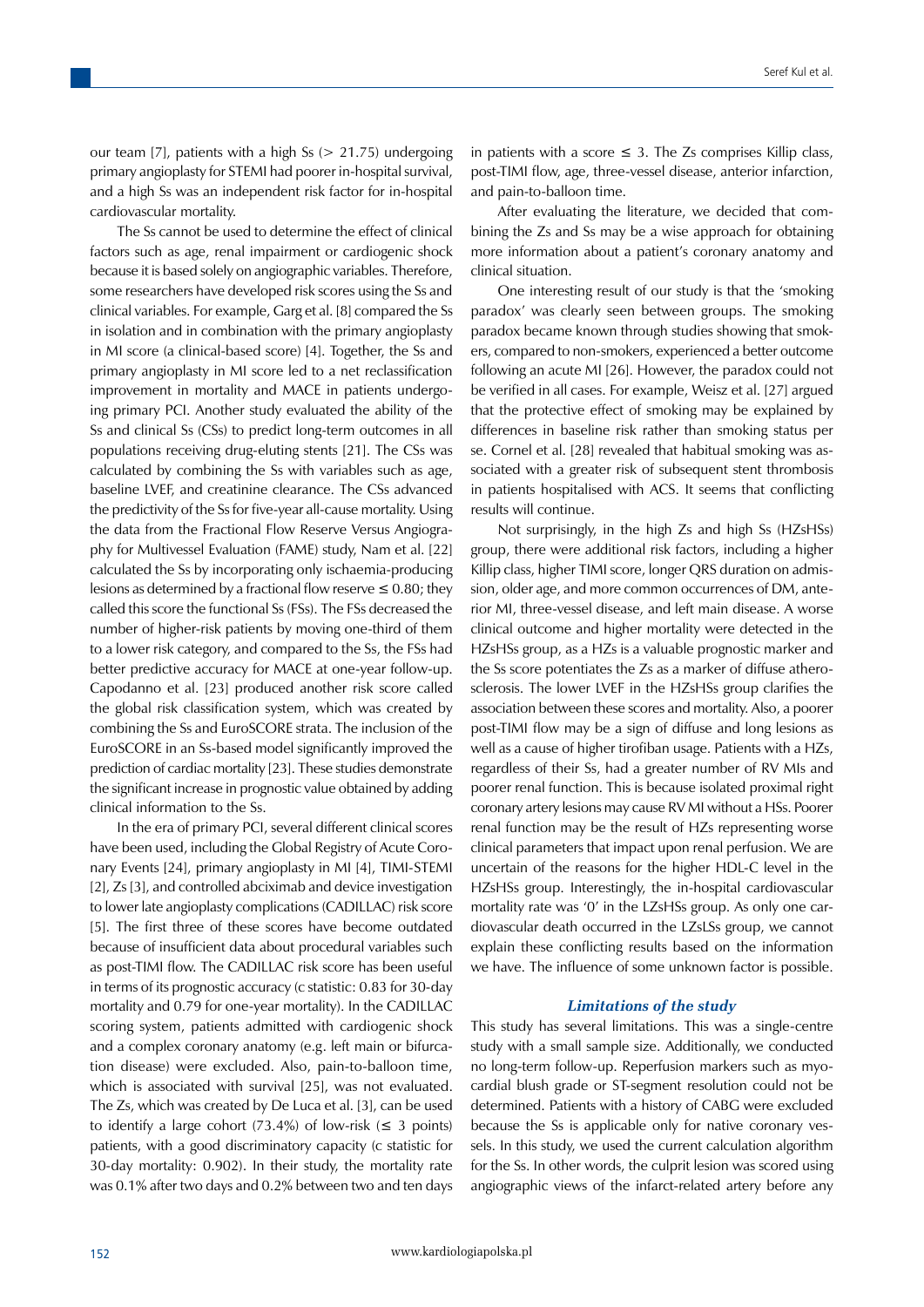intervention. Garg et al. [8] measured pre-and post-wiring scores and suggested using the pre-wiring score. Although the Ss is useful for risk stratification, it has some limitations. For example, it is not completely comprehensive, has poor calibration, does not include clinical parameters, does not discriminate ischaemia, has only moderate reproducibility, and is time-consuming to determine [29]. In the CADILLAC score, LVEF is the most powerful prognostic predictor, but the Zs does not include LVEF.

## **CONCLUSIONS**

In this study, we combined the Zs and Ss for the first time. This combination accurately predicted in-hospital cardiovascular mortality. Our findings show that in the setting of primary PCI, the lesion complexity, procedural outcome, and evaluation of clinical parameters significantly enhanced the risk stratification. In summary, the combined Zs and Ss system is a useful and powerful prognostic factor in patients undergoing primary PCI for STEMI. We expect that this risk model will be improved in future studies.

#### *Conflict of interest: none declared*

#### *References*

- 1. Räber L, Kelbæk H, Ostojic M et al. Effect of biolimus-eluting stents with biodegradable polymer vs bare-metal stents on cardiovascular events among patients with acute myocardial infarction: the COM-FORTABLE AMI randomized trial. JAMA, 2012; 308: 777–787.
- 2. Morrow DA, Antman EM, Charlesworth A et al. TIMI Risk Score for ST-elevation myocardial infarction: a convenient, bedside, clinical score for risk assessment at presentation. Circulation, 2000; 102: 2031–2037.
- 3. De Luca G, Suryapranata H, van't Hof AW et al. Prognostic assessment of patients with acute myocardial infarction treated with primary angioplasty: implications for early discharge. Circulation, 2004; 109: 2737– 2743.
- 4. Addala S, Grines CL, Dixon SR et al. Predicting mortality in patients with ST-elevation myocardial infarction treated with primary percutaneous coronary intervention (PAMI risk score). Am J Cardiol, 2004; 93: 629–632.
- 5. Halkin A, Singh M, Nikolsky E et al. Prediction of mortality after primary percutaneous coronary intervention for acute myocardial infarction: the CADILLAC risk score. J Am Coll Cardiol, 2005;45: 1397–1405.
- Sianos G, Morel MA, Kappetein AP et al. The SYNTAX Score: an angiographic tool grading the complexity of coronary artery disease. EuroIntervention, 2005; 1: 219–227.
- 7. Kul S, Akgul O, Uyarel H et al. High SYNTAX score predicts worse ınhospital clinical outcomes in patients undergoing primary angioplasty for acute myocardial ınfarction. Coron Artery Dis, 2012; 23: 542–548.
- 8. Garg S, Sarno G, Serruys PW et al. Prediction of 1-year clinical outcomes using the SYNTAX score in patients with acute ST-elevation myocardial infarction undergoing primary percutaneous coronary intervention: a substudy of the STRATEGY (Single High-Dose Bolus Tirofiban and Sirolimus-Eluting Stent Versus Abciximab and Bare-Metal Stent in Acute Myocardial Infarction) and MULTISTRATEGY (Multicenter Evaluation of Single High-Dose Bolus Tirofiban Versus Abciximab With Sirolimus-Eluting Stent or Bare-Metal Stent in Acute Myocardial Infarction Study) trials. J Am Coll Cardiol Intv, 2011; 4: 66–75.
- 9. Magro M, Nauta S, Simsek C et al. Value of the SYNTAX score in patients treated by primary percutaneous coronary intervention

for acute ST-elevation myocardial infarction: the MI SYNTAX score study. Am Heart J, 2011; 161: 771–781.

- 10. Magro M, Nauta ST, Simsek C et al. Usefulness of the SYNTAX Score to Predict "No Reflow" in Patients Treated With Primary Percutaneous Coronary Intervention for ST-Segment Elevation Myocardial Infarction. Am J Cardiol, 2012; 109: 601–606.
- 11. Stevens LA, Coresh J, Greene T et al. Assessing kidney functionmeasured and estimated glomerular filtration rate. N Engl J Med, 2006; 354: 2473–2483.
- 12. Schiller NB, Shah PM, Crawford M et al. Recommendations for quantitation of the left ventricle by twodimensional echocardiography. American Society of Echocardiography Committee on Standards, Subcommittee on Quantitation of Two-Dimensional Echocardiograms. J Am Soc Echocardiogr, 1989; 2: 358–367.
- 13. Chesebro JH, Knatterud G, Roberts R et al. Thrombolysis in Myocardial Infarction (TIMI) Trial, Phase I: a comparison between intravenous tissue plasminogen activator and intravenous streptokinase. Clinical findings through hospital discharge. Circulation, 1987; 76: 142–154.
- 14. Rentrop KP, Cohen M, Blanke H et al. Changes in collateral channel filling immediately after controlled coronary artery occlusion by an angioplasty balloon in human subjects. J Am Coll Cardiol, 1985; 5: 587–592.
- 15. Pucelikova T, Dangas G, Mehran R. Contrast-induced nephropathy. Catheter Cardiovasc Interv, 2008; 71: 62–72.
- 16. Serruys PW, Onuma Y, Garg S et al. Assessment of the SYNTAX score in the SYNTAX study. EuroIntervention, 2009; 5: 50–56.
- 17. Valgimigli M, Serruys PW, Tsuchida K et al.; for the ARTS II Investigators. Cyphering the complexity of coronary artery disease using the SYNTAX score to predict clinical outcome in patients with three-vessel lumen obstruction undergoing percutaneous coronary intervention. Am J Cardiol, 2007; 99: 1072–1081.
- 18. Serruys PW, Onuma Y, Garg S et al.; for the ARTS II Investigators. 5-year clinical outcomes of the ARTS II (Arterial Revascularization Therapies Study II) of the sirolimus-eluting stent in the treatment of patients with multivessel de novo coronary artery lesions. J Am Coll Cardiol, 2010; 55: 1093–1101.
- 19. Capodanno D, Di Salvo ME, Cincotta G et al. Usefulness of the SYNTAX score for predicting clinical outcome after percutaneous coronary intervention of unprotected left main coronary artery disease. Circ Cardiovasc Interv, 2009; 2: 302–308.
- 20. Palmerini T, Genereux P, Caixeta A et al. Prognostic value of the SYNTAX score in patients with acute coronary syndromes undergoing percutaneous coronary intervention: analysis from the ACUITY (Acute Catheterization and Urgent Intervention Triage StrategY) trial. J Am Coll Cardiol, 2011; 57: 2389–2397.
- 21. Palmerini T, Caixeta A, Genereux P et al. Comparison of clinical and angiographic prognostic risk scores in patients with acute coronary syndromes: Analysis from the Acute Catheterization and Urgent Intervention Triage StrategY (ACUITY) trial. Am Heart J, 2012; 163: 383–391.
- 22. Nam CW, Mangiacapra F, Entjes R et al.; FAME StudyInvestigators. Functional SYNTAX score for risk assessment in multivessel coronary arterydisease. J Am Coll Cardiol, 2011; 58: 1211–1218.
- 23. Capodanno D, Miano M, Cincotta G et al. EuroSCORE refines the predictive ability of SYNTAX score in patients undergoing left main percutaneous coronary intervention. Am Heart J, 2010; 159: 103–109.
- 24. Granger CB, Goldberg RJ, Dabbous O et al.; Global Registry of Acute Coronary Events Investigators. Predictors of hospital mortality in the global registry of acute coronary events. Arch Int Med, 2003; 163: 2345–2353.
- 25. Antoniucci D, Valenti R, Migliorini A et al. Relation of time to treatment and mortality in patients with acute myocardial infarction undergoing primary coronary angioplasty. Am J Cardiol, 2002; 89: 1248–1252.